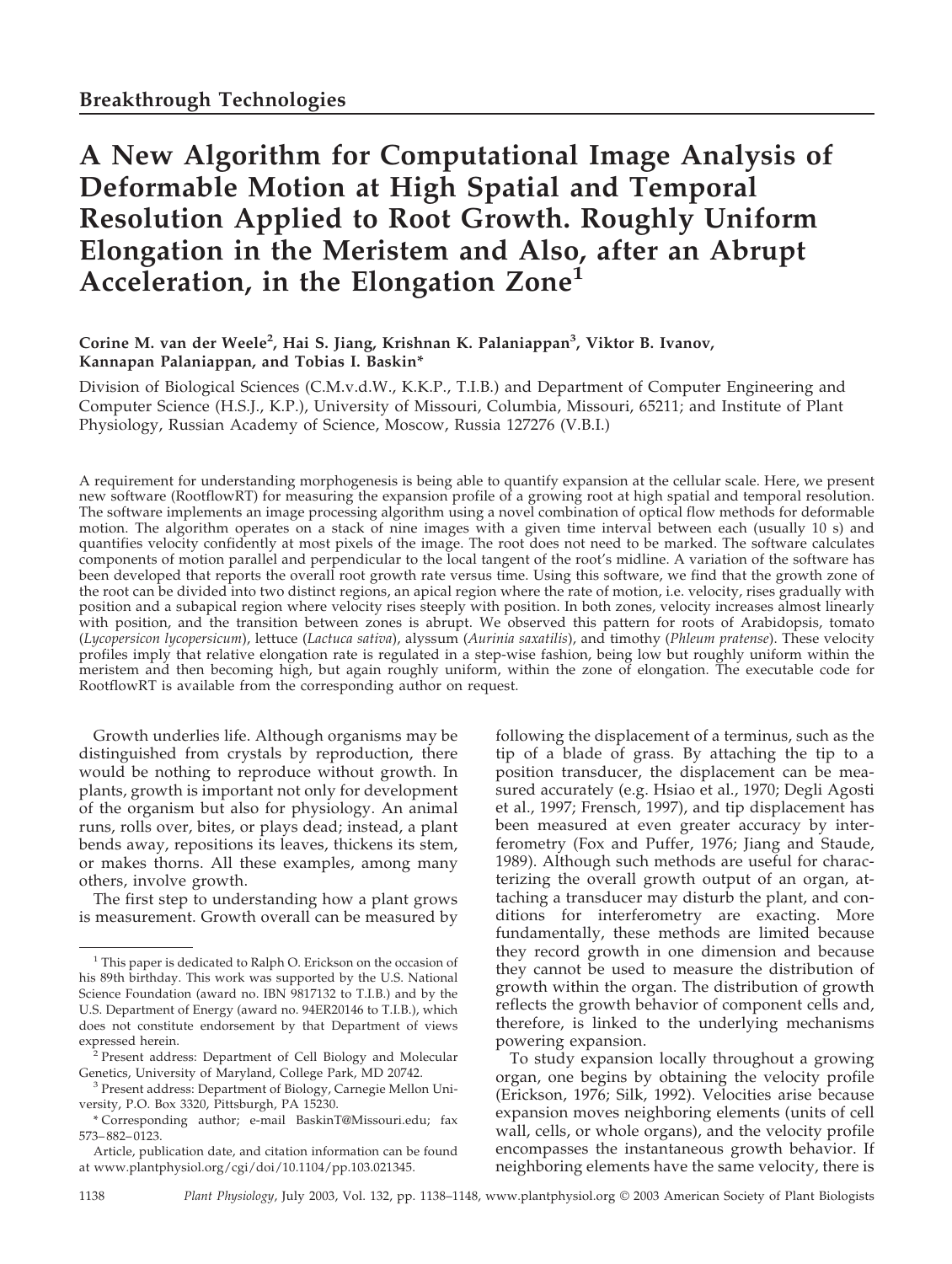no growth between them, but if they move at different velocities, then the region between them is growing. The velocity profile is usually estimated by marking a growing organ and imaging it over time (Erickson, 1976; Silk, 1992). For marks, ink, graphite, and resin beads have been used, and even pinpricks to leaf tissue. From the images, the position of the marks is measured and velocity as a function of position is calculated. The images were originally photographs and the positions of the marks measured with a ruler, and as technology improved, the photographs were replaced by digital images and the ruler by a video cursor. Nevertheless, the basis of the approach stayed the same: The position of a particle is measured directly in a series of images and the trajectory of this particle defines its velocity. This approach is limited by the invasiveness of marking, the low density of marks that can be applied, the relatively large time that must elapse to give a measurable displacement, and by the tedious, error-prone, subjective nature of the manual measurement process. One group has improved the marking approach by developing software to recognize marks automatically (Ishikawa et al., 1991), but the approach is still limited by the potential for disturbing the plant and by the small number of marks that were applied.

An alternative means to measure the spatial profile of growth is available in principle from image processing techniques for "image sequence" analysis (Jähne, 1997; Nagel, 2000; Shapiro and Stockman, 2001). In these techniques, a stack of images is captured with a relatively short time interval between images. The stack is then treated as a threedimensional image volume, and one or more filters are used to define spatiotemporal structures in the volume. If a defined structure is parallel to the time axis, then it was stationary; if the defined structure is at an angle to the time axis, then it was moving, and the angle defines the velocity of movement. Because the movement caused by growth is nonuniform, the filters used to define structure operate on the image volume locally. These structures are used to compute a velocity for each pixel of the image, although in practice the scene is seldom rich enough in texture for every pixel to have a well-defined velocity. Because the filter operates on a volume with pixels having neighbors in both space and time, velocity can be quantified with sub-pixel accuracy.

Algorithms based on image sequence analysis work at short time intervals, do not require marking the plant, and remove the need for tedious and subjective manual measurement. Although the mathematical principles behind image sequence analysis were delineated years ago (Fennema and Thompson, 1979; Horn and Schunck, 1981), it has only been recently that improved algorithms and, in particular, enhanced processing power have brought these methods into the realm of practicality. Recently, two groups have used image sequence analysis to quantify growth in plants, with the first group applying it to the coleoptile (Barron and Liptay, 1994, 1997; Liptay et al., 1995) and the second group applying it to both roots (Walter et al., 2002) and leaves (Schmundt et al., 1998), with the latter paper reporting fully two-dimensional velocity fields.

Although these papers make an important start, they have limitations. The method for the coleoptile treated the growing organ as a rigid body and found the velocity of tip movement only, thus functioning in essence like a position transducer, except that velocity in any direction could be measured (Barron and Liptay, 1994). In the method of the second group, values of velocity were confident at relatively few pixels, thus requiring extensive interpolation (Schmundt et al., 1998). An objective of the present work was to develop an algorithm for estimating the velocity field of a deformable object, such as a plant root, returning confident velocity values densely across an image, and handling intervals between frames on the order of seconds.

Furthermore, we developed the algorithm reported here for our studies of growth in the root, in which relative elongation rates differ markedly in size between elongation zone and meristem. The meristem is awkward for marking methods because it is difficult to apply more than one or two marks within it, and the displacements are usually too small to measure manually within the customary time intervals. The previously cited paper using image sequence analysis on the root (Walter et al., 2002) does not have data for the meristem. By any technique, growth in the meristem remains poorly characterized. An additional objective of the present work was to develop an algorithm for image sequence analysis with sufficient versatility to quantify velocity confidently within the elongation zone and meristem from the same sequence of images.

Here, we report an algorithm that quantifies velocity confidently at more than 50% of the root pixels, with time steps between images as low as 2 s and an accuracy of better than 1 pixel per nine frames. The velocity profiles we have obtained with the algorithm for the root show velocity increasing more or less linearly through, and perhaps beyond, the meristem, and, surprisingly, also increasing quite linearly, albeit more steeply, through the zone of elongation.

## **RESULTS**

#### **Overview of the Software**

Here, we overview the main features of the software (RootflowRT); computational details are presented elsewhere (Jiang et al., 2003). A set of nine images are captured, with the same time interval between each image. The nine images, called a "stack," are treated as a single image volume. A motionless feature will parallel the time axis, whereas a moving feature will be at an angle, an angle that defines its velocity. The image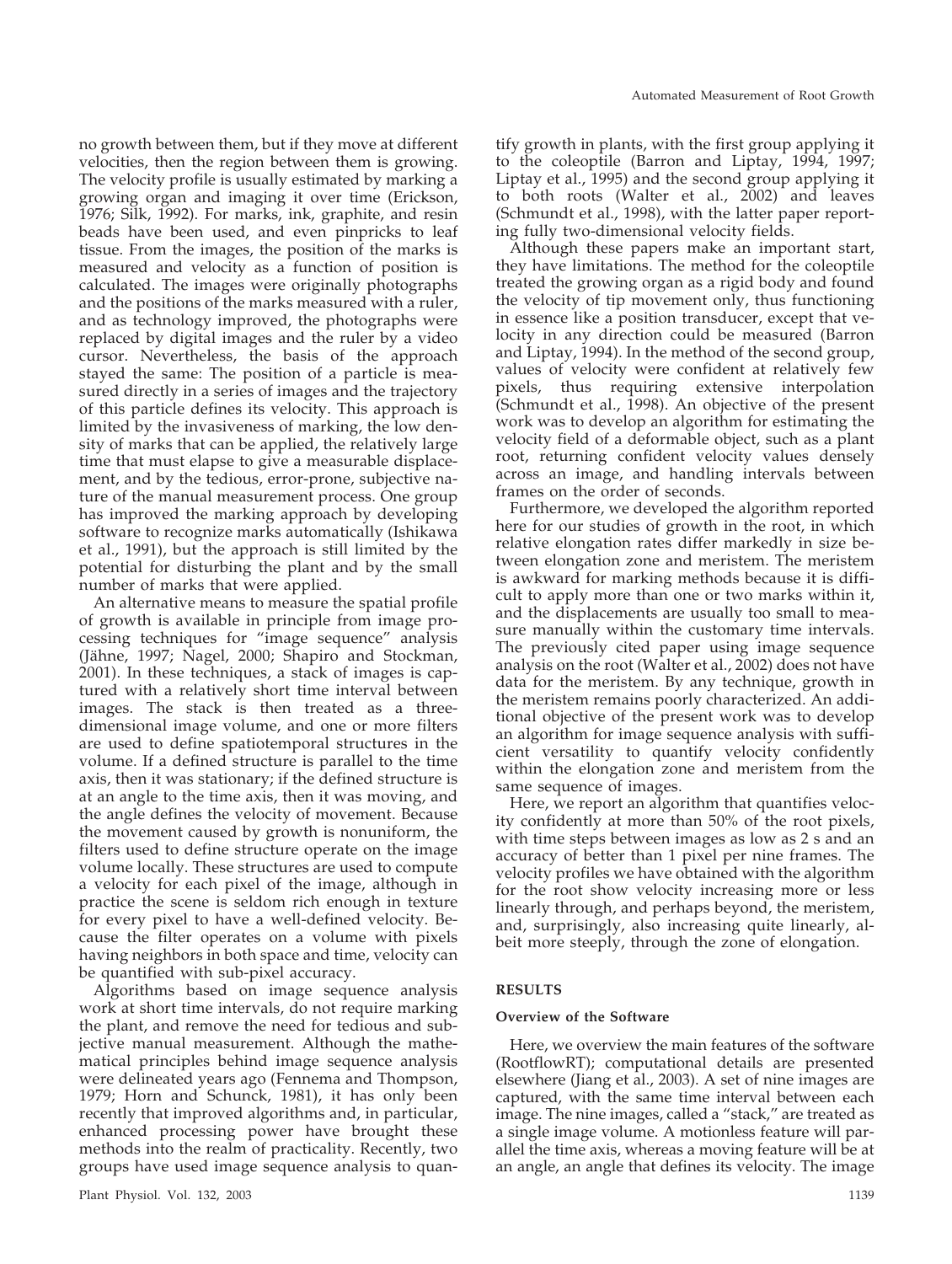processing task is to find those angles for as many pixels as possible. The novelty of our algorithm is that it combines two complementary procedures for doing this, in essence as follows. The first uses the so-called "structure tensor" (Jähne, 1997; Farnebäck, 2000) and can be thought of as finding a line through the stack, from a pixel in the starting image, that minimizes changes in intensity, as expected for the same feature through time (Fig. 1A). The virtues of the tensor method are that it is fast to compute and it reports the statistical confidence of values; the drawbacks are that it is noisy and often gives confident data for few pixels. The second method is called "robust matching" (Black and Anandan, 1996; Black and Rangarajan, 1996; Zhuang et al., 1999), a brute force search to match a target neighborhood between first and last images (Fig. 1B). Matching is accurate and also includes statistical confidence but is computationally intensive and, hence, slow to run.

The algorithm in RootflowRT first calculates a velocity field with the tensor method (Fig. 2, A–C). The tensor step is also used to define a mask, segmenting the image into moving and nonmoving components (Fig. 2B). The confident tensor values are then used to constrain and, hence, accelerate a second round where the velocity field is calculated by matching (Fig. 2, D and E). Although confident tensor pixels are few, they tend to be dispersed over the root image (Fig. 2B). The implemented robust matching procedure includes criteria to ensure valid matches, including consistent matching forward and backward in time. The final velocity field is made by combining the confident pixels from both approaches; typically, 5% of the pixels are estimated by the tensor and 50% to 60% estimated by the robust matching. Because confidently estimated pixels appear well spread across the root, the remaining pixels are assigned velocity values based on interpolation (Fig. 2F).

The output thus far is a two-dimensional velocity field. For the purpose of studying elongation, the mask is used to generate a root midline and velocities are computed parallel and perpendicular to this curve, with the parallel component taken to represent elongation. Because the determination of the midline



**Figure 1.** Schematic representation of the two major processing steps in the algorithm for quantifying velocity. The drawing shows stacks with five images, but nine are actually used. A, Tensor method finds the line that minimizes intensity changes along its length, in this case going through all black pixels. B, "Robust matching" method matches a local neighborhood in first and last images.



**Figure 2.** Steps in the robust tensor velocity estimation algorithm. A, One input frame from a nine-frame image stack in the middle of the root's growth zone. Scale bar = 50  $\mu$ m. B, Result of the first stage of motion estimation, showing object segmentation based on a two-step motion mask with high confidence tensor-based velocity regions in red. Velocities are computed parallel and perpendicular to the medial axis of the root, and the velocities shown here are the parallel component. C, Pure, tensor-based velocity field, regardless of confidence. D, Velocity field from one step of robust estimation showing the displacement field between the first and ninth frames (forward matching). E, Velocity field after eliminating unreliable data with the forward-backward motion consistency test. F, Final robust tensor velocity field after motion interpolation. Images C to F are pseudocolored, as indicated in the color bar in F, with velocities ranging from 0 to 2.5 pixels per frame.

algorithmically is sometimes confounded by root hairs or image irregularities, the software instead can accept midline coordinates entered manually. The velocity profile along the *x* axis is then determined by averaging the velocities perpendicular to each pixel along the midline.

To obtain the velocity profile for the total growth zone, the root is imaged in a series of overlapping stacks and profiles are determined for each stack. Subsequently, the stack profiles are concatenated by the software into a single profile based on distance from the quiescent center and the movement of the stage between image stacks, taking into account the movement of the tip, found by estimating the velocity in the region of the quiescent center. The approximate quiescent center coordinates are input by the user to improve precision. The movement of the stage was determined originally by marking the surface of the agar with graphite particles and capturing a background image at the same position as each stack (van der Weele, 2001) but more recently by using a position transducer to move the stage on command. RootflowRT accepts either kind of input to produce a single profile from those of each stack.

For Arabidopsis roots growing about 500  $\mu$ m h<sup>-1</sup>, acceptable velocity profiles were computed with time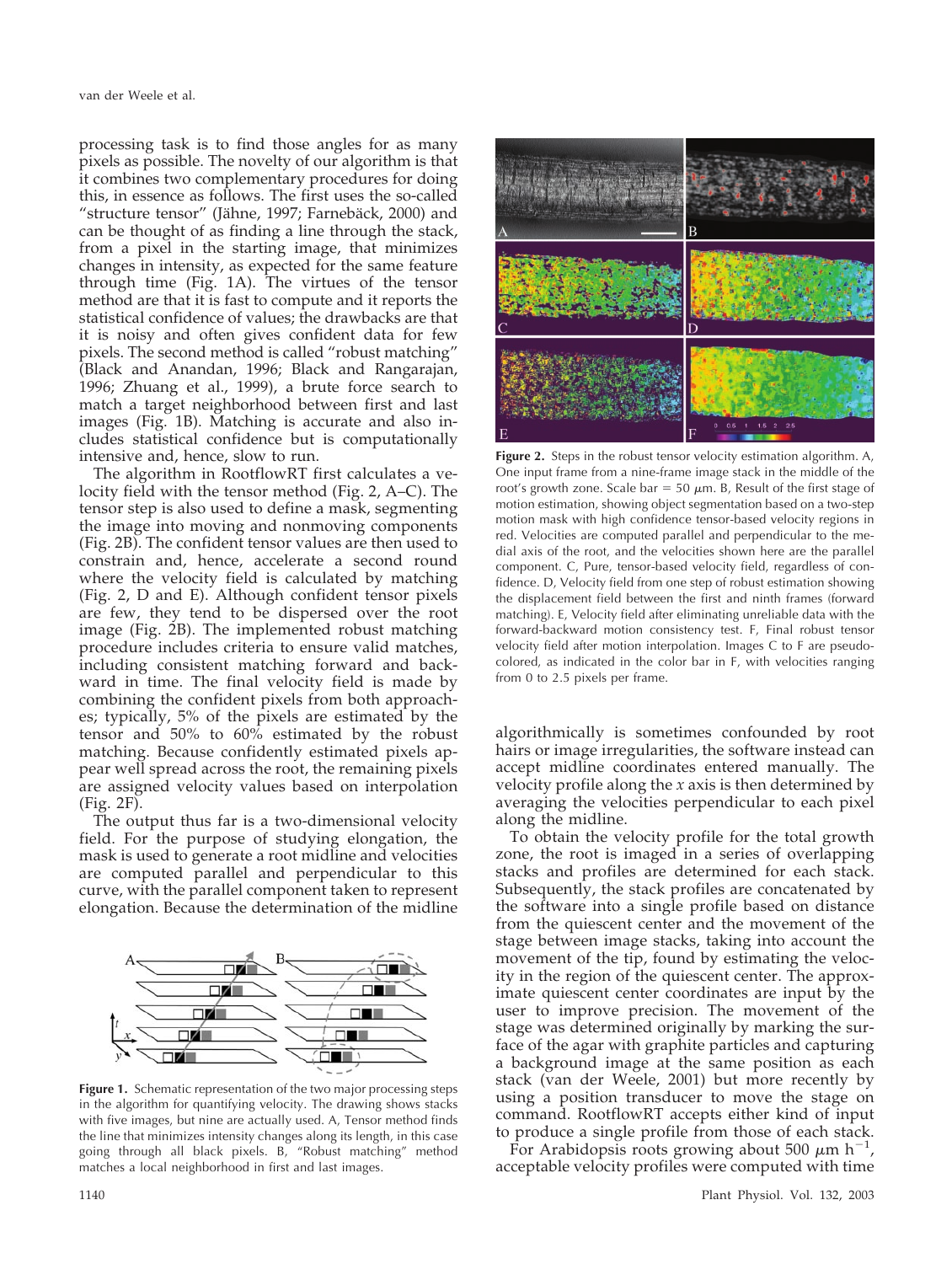

**Figure 3.** Velocity profile for Arabidopsis obtained with the new software. The root from which the profile was obtained is reproduced above, roughly to scale. Data points are every pixel  $(=1.1 \mu m)$  and do not show up as single symbols.

intervals between images ranging between 2 and 20 s (Jiang, 2001), and we selected a 10-s interval as standard. This results in 80 s used per stack and a total imaging time of 5 to 10 min depending on the size of the growth zone. Various magnifications were used, depending on the size of the root, but all in the range of 1  $\mu$ m pixel<sup>-1</sup>, which provides an upper limit for spatial resolution. Velocities were measurable from a high of about 0.3 pixels  $s^{-1}$  to a low of approximately  $0.01$  pixels s<sup>-1</sup>, defining the temporal resolution.

#### **Spatial Profile of Velocity in the Root Growth Zone**

As a root grows, its tip is propelled through the soil by the cumulative elongation of all of the cells in the growth zone. An element at the very tip moves at maximal velocity; elements located at positions progressively distant from the tip move at progressively lower velocities, until the end of the growth zone is reached, where the velocity becomes zero. For mathematical convenience, it is useful to work in a coordinate system where the tip of the root defines the origin and growth displaces elements away from the tip toward the base (Erickson, 1976). In this frame, an element at the very tip has a velocity of zero, and as the location of the element moves basally, its velocity increases until reaching a maximum where growth ceases. All velocity profiles reported here are in this frame, with the quiescent center used as the origin rather than the root tip because velocity values at the very apex and within the root cap can be distorted by the film of water surrounding the tip and by the splaying out of root cap cells as they separate from the root body. Note that in Arabidopsis, the quiescent center amounts to four cells and acts as the biological origin for all cells in the root.

A representative example of a velocity profile obtained by the algorithm is shown, with a photograph of the root approximately on the same scale included

for reference (Fig. 3). The profile has three distinct regions: starting at the quiescent center  $(x = 0)$ , velocity increases first gradually with position, then steeply, and finally it becomes constant, indicating the end of the growth zone. The regions are separated by fairly abrupt transitions, with the first transition invariably more abrupt than the second. The increase in velocity in both the first and second regions appears to have a considerable linear character. The first region spans the meristem and may extend beyond it (van der Weele, 2001), whereas the second region is the elongation zone. The third region (constant velocity and no growth) begins basal of the position where root hairs initiate (Ma et al., 2003). For convenience, we will refer to the first region as the "meristem," although cell division remains to be delineated.

The profiles have high-frequency spatial fluctuations, probably indicating computational noise. Profiles occasionally have larger, irregular, spatial fluctuations and less pronounced transitions. In approximately 15% of the profiles, velocity is constant (i.e. has a slope of 0) over an appreciable region of the meristem, suggesting either that expansion stops transiently in the meristem or that the algorithm is misled, for example by anomalous behavior of lateral root cap cells. Similar regions of constant velocity are present in the maize (*Zea mays*) meristem in the profiles published by Erickson and Sax (1956).

In view of approximately linear regimes in the velocity profile, the data were fitted to a single model comprising three linear equations joined at two breakpoints. The goodness of fit is evident (Fig. 4A). This impression was confirmed by analysis of residuals for 15 different roots (Fig. 5). For the first line (through the meristem; Fig. 5A), the residuals are



**Figure 4.** Comparison of the velocity profile and its derivative, the profile of relative elongation rate. A and B, Velocity profiles of two different roots fitted to either a three-piece linear model (A) or overlapping polynomials (B; Beemster and Baskin, 1998). Gray wiggly lines are raw data, and solid lines are the fits. C and D, Derivatives obtained analytically from the fitted velocity profiles. The derivative ordinate was converted from percentage per minute to percentage per hour for easier comparison with data in the literature.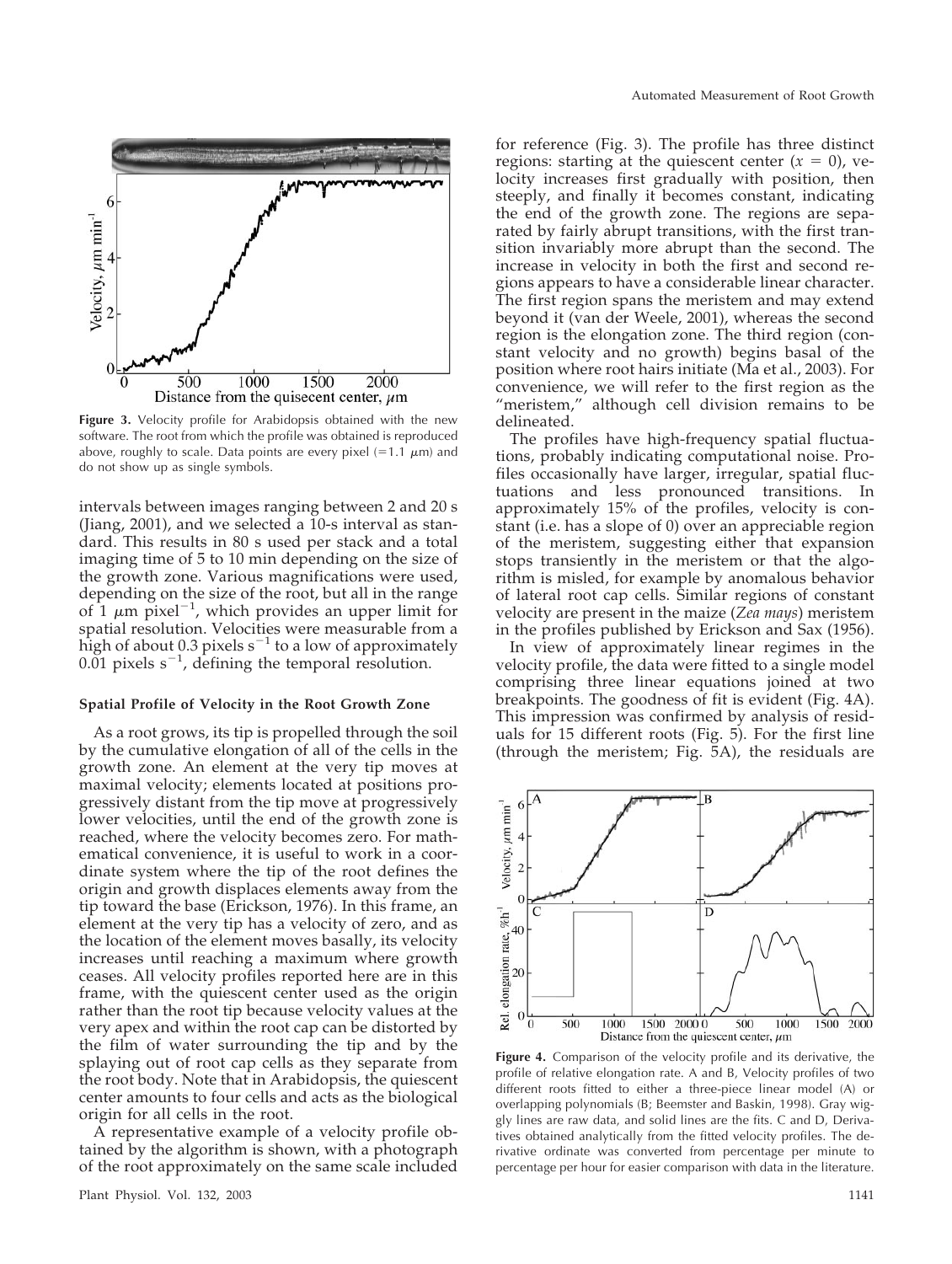small and evenly distributed around the mean, providing no evidence for a systematic departure from linearity. For the second line (through the elongation zone; Fig. 5B), the residuals are again small and randomly distributed, except near the end where they cluster beneath the mean, indicating that the transition to constant (zero) velocity is more gradual than the intersection of two lines.

Although the velocity profiles are well fitted by lines, linearity is an oversimplification. Instead of lines, one may fit a set of overlapping polynomials (Beemster and Baskin, 1998), which can conform closely to the raw data (Fig. 4B). The implications of the different fits are best grasped by considering the derivative of the velocity plot, which is the profile of relative elongation rate (Fig. 4, C and D). For a velocity profile of two lines, the derivative is a "step stool" (Heaviside step function), indicating a constant rate of relative elongation for the meristem and a constant, albeit higher, rate for the elongation zone, with a rapid transition between states. In contrast, the velocity profile fit locally to polynomials gives rise to a more complex derivative, which may be considered to represent an overall step function shape convolved with higher spatial frequency fluctuations. These higher frequency fluctuations appear to be partly synchronized among roots, insofar as they are retained as "wobbles" in a plot averaging the polynomial-based derivatives of the velocity profiles of five roots (Fig. 6). Note that the averaging deemphasizes the step stool-like appearance of the derivative not only because the location of the abrupt transitions differed among roots but also because the fitted polynomial is 300  $\mu$ m long and when fit to an abrupt transition gives rise to a derivative that changes smoothly over much of the  $300$ - $\mu$ m interval (van der Weele, 2001).

To determine whether the biphasic profile of velocity found for Arabidopsis typifies other species, we



**Figure 5.** Residual analysis of the linear regression fits to the data from 15 individual Arabidopsis roots. A, Data for the meristem. B, Data for the zone of elongation. The distance coordinate (*x* axis) is expressed as a relative length, namely the ratio of the position of a point within a zone to the total length of the zone.



**Figure 6.** Spatial profile of relative elongation rate (strain rate) for 9-d-old Arabidopsis roots. The raw velocity data for each root was fitted with overlapping polynomials (Beemster and Baskin, 1998), interpolated to  $1-\mu m$  intervals, and differentiated analytically. The symbols show the average for five roots,  $\pm$ se The ordinate was converted to percentage per hour for easier comparison with data in the literature.

obtained data for alyssum (*Aurinia saxatilis*), lettuce (*Lactuca sativa*), tomato (*Lycopersicon lycopersicum*), and timothy (*Phleum pratense*). These species have roots of different optical texture. As in Arabidopsis, the velocity profiles have two regions of roughly linear increase separated by an abrupt transition (Fig. 7). As for Arabidopsis, linear regressions fitted to the data from these species conform closely to the curves (data not shown).

## **Tip-Tracking Algorithm**

Although determining the spatial distribution of growth was the major motivation behind developing the algorithm, the spatial algorithm was modified to measure the velocity of the root tip versus time. In tip-tracking mode, images of the growing root tip are collected at a given frequency for up to 300 frames. Because the root cap may contain tissue fragments moving irregularly as they separate from the root body, fully automatic segmentation of the extreme tip is difficult; therefore, the user initializes the routine by entering the approximate coordinates of the quiescent center. The algorithm then defines a region of interest, with the quiescent center at one edge. The size of the region is defined by the user, and we generally used  $200 \times 100$  pixels. A tensor method alone is used to calculate velocities for the pixels in this box, starting with the first nine frames and moving through the entire sequence by adding the next frame and dropping the last one. All confident velocities are averaged, and this value is reported as tip velocity and used to update quiescent center coordinates.

Results of tip tracking have found that roots grow more or less steadily during imaging for up to 1 h (data not shown) but that small fluctuations in tip velocity are usually present (Fig. 8). The fluctuations are irregular, with magnitudes typically less than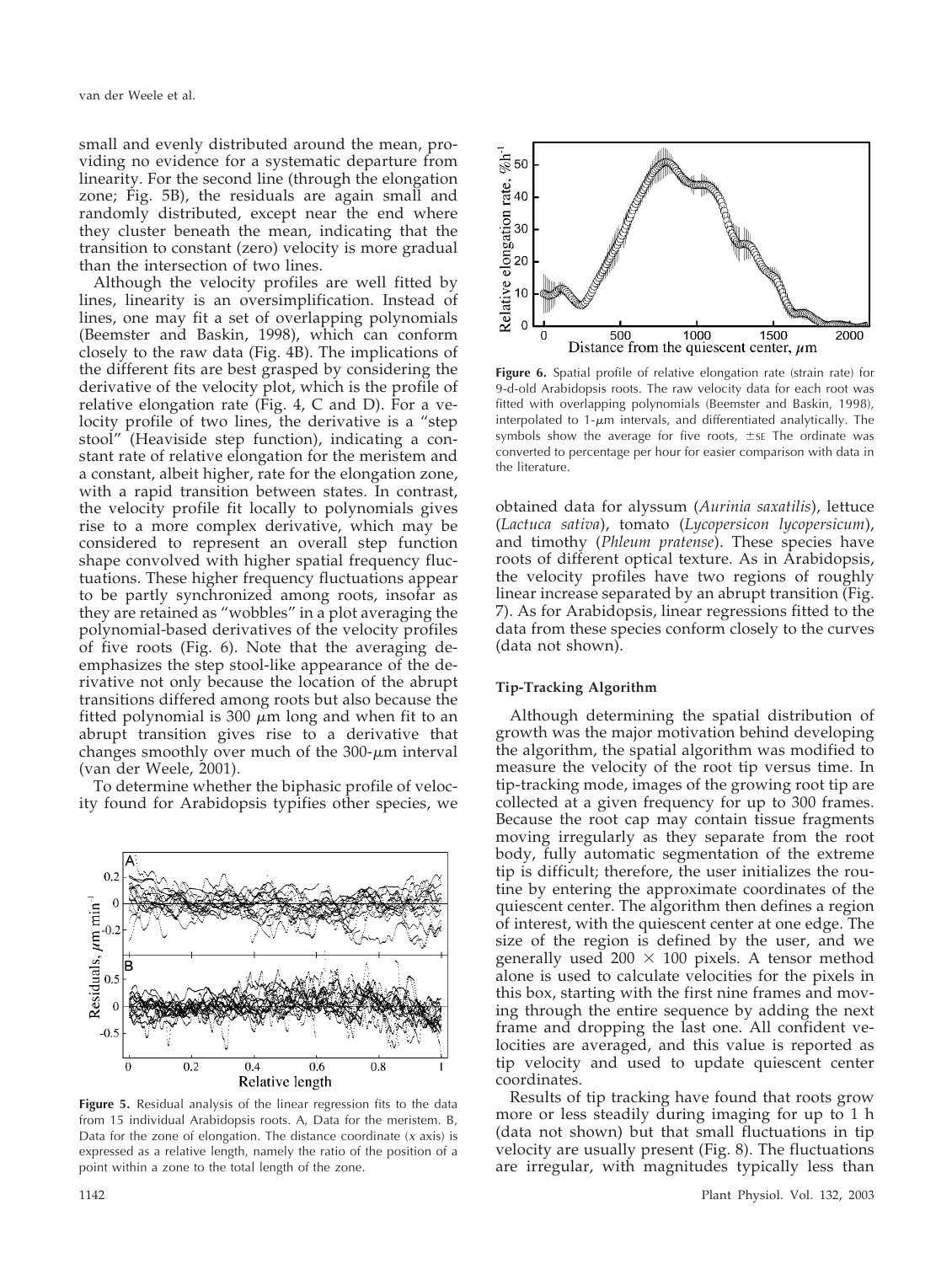

Figure 7. Velocity profiles for four species: A, alyssum; B, lettuce; C, tomato; and D, timothy. The location of the quiescent center (QC) was approximated from the image of the tip.

10% of the mean velocity and apparent period ranging from 5 to 20 min. Satisfactory records could be obtained with 5- or 10-s intervals between frames. To see if fluctuations could be reduced, we tracked roots illuminated with yellow light (as used by Beemster and Baskin, 1998) or with infrared; in addition, we illuminated the shoot with yellow light either at the intensity present in the growth chamber (200  $\mu$ mol

 $\rm m^{-2}\,s^{-1})$  or less (70  $\rm \mu m$ ol m $^{-2}\,s^{-1}$ ). Fluctuations were assessed by analysis of variance and residuals. On average, fluctuations were slightly reduced by infrared, but they were increased significantly by the higher of the two light intensities on the shoot (not shown). Based on these results, we have standardized infrared light to illuminate the root and onehalf-strength light to the shoot.

## **DISCUSSION**

### **A New Algorithm for Image Sequence Analysis Applicable to the Plant Root**

To measure the velocity field embodying root growth accurately and easily, we turned to image processing techniques for estimating deformable motion. Previously, we measured the velocity field manually by marking the plant and measuring the displacement of the marks (Beemster and Baskin, 1998), but the subjective and tedious nature of the method spurred us to find an alternative. Quantifying deformable motion, as in a growing root, is demanding because the object changes while it moves. This kind of motion analysis has been worked on extensively (Nagel, 2000), but algorithms typically invoke assumptions specific to a given application, such as robot vision, graphics, or meteorology (e.g. Metaxas and Terzopoulos, 1993; Vedula et al., 2000; Zhou et al., 2001). For quantifying deformable motion in biology, there are unique challenges, including the lack of explicit motion models, low-contrast images, high variability in local intensity, nonuniform background, and multifaceted motion (simultaneously observable fluid-like, appendage-like, thread-like motions). Moreover, biologists typically wish to represent the velocity field quantitatively, a constraint that is often absent from other kinds of application.

In the most common class of such methods, called "optical flow," the intensity of a small, moving re-



Figure 8. Time courses of overall root growth rate (tip velocity) obtained with the tip-tracking algorithm. Records of two representative roots are shown. Different mean velocities result in part from the roots being of different ages.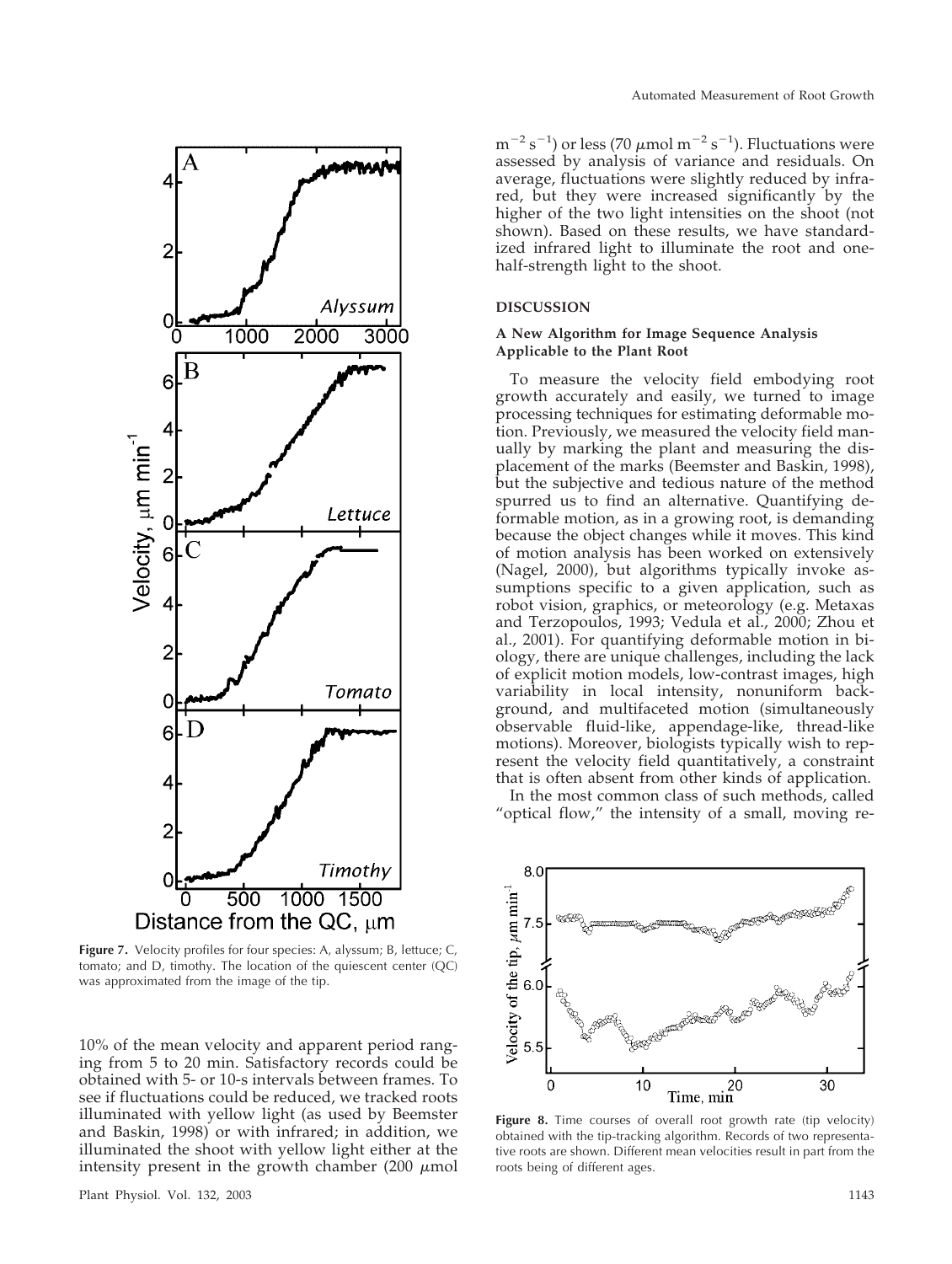gion of the image is assumed to be conserved (Fennema and Thompson, 1979; Horn and Schunck, 1981; Beauchemin and Barron, 1995). The concept arose out of studies on the human visual system (Gibson, 1966), hence the word "optical," but the concept is independent of the imaging modality. The optical flow-based algorithms that have been applied to growth and motility can be divided roughly into three classes: parametric, tensor, and matching. Parametric methods fit an affine transformation to the motion within a region of interest (Odobez and Bouthemy, 1995; Black and Jepson, 1996); this is an approximate solution because all pixels in the region are constrained to undergo the same transformation. The tensor methods are differential methods based on intensity gradients (Jähne, 1997); they are computationally fast but error prone. Finally, matching methods find corresponding regions in a pair of images by maximizing a similarity criterion or minimizing an error criterion (Beauchemin and Barron, 1995; Black and Anandan, 1996). Matching methods tend to be slow, sensitive to neighborhood size, local image content, and outliers; however, they can be highly accurate, particularly when the search process incorporates robust statistics.

In studies of growth and cell motility in biology, there are a few examples of the use of each type of algorithm. Tracqui and coworkers have estimated motion parametrically in crawling and dividing cultured animal cells as well in as monolayers involved in wound healing (Germain et al., 1999; Ronot et al., 2000). In their approach, the motion of an entire cell was reduced to a single transformation and, thus, was appreciably simplified. Matching methods have been applied to muscle contraction, taking advantage of the repetitive structure of the sarcomere (Zoccolan et al., 2001). Tensor methods are the most popular and have been applied to cells moving in slime molds (Siegert et al., 1994; Dormann et al., 1996, 1997), although without evaluating the confidence of the recovered velocities, and to the growth of plant leaves (Haußecker and Jähne, 1997; Schmundt et al., 1998) and roots (Walter et al., 2002), where the relatively sparse frequency of confident pixels obtained led to extensive interpolation. In their analysis of the maize root, Walter et al. (2002) took advantage of the fast computation of their tensor-based algorithm and followed the features of the growth zone for a whole day, capturing images once per minute, with approximately 20  $\mu$ m pixel<sup>-1</sup>. In contrast, our method emphasizes resolution, capturing images once per 10 s, with approximately 1  $\mu$ m pixel<sup>-1</sup>, and computing a dense velocity field, but only for a single time.

We have applied RootflowRT to analyze root elongation under water stress (van der Weele, 2001) and phosphorus stress (Ma et al., 2003). The algorithm combines tensor analysis with robust matching procedures, using the speed of the tensor method to

accelerate matching while retaining the reliability of matching. The root does not require marking, and the images are relatively low contrast and separated by short time intervals (10 s). The algorithm is automated, estimates velocity with sub-pixel accuracy, applies statistical tests to exclude values below a given level of confidence, and returns confident velocities for the majority of pixels in the root. Along with velocity data, the software also provides an output file tabulating various parameters. Because the root is essentially cylindrical, the software calculates velocity parallel and perpendicular to the local tangent of the root's midline.

RootflowRT also concatenates the velocity fields from overlapping stacks spanning the root growth zone, which cannot be imaged at sufficiently high resolution in a single field of view. Lowering the magnification results in insufficient gray level texture for reliable feature extraction over the short time intervals used. Combining the profiles from individual stacks into a single profile requires knowing the displacement of the stage between stacks and also the displacement of the tip between successive stacks because the quiescent center has an *x* axis coordinate of zero but is moving in the laboratory frame. To combine the profiles, we assume that the velocity field is time invariant (i.e. for all *x*,  $dV(x)/dt = 0$ ), an assumption that is also made in the traditional marking methods (Silk, 1992). At the highest level of resolution, this assumption is wrong; fluctuations in overall root elongation rate occur (Fig. 8) and for some stacks values of velocity do not match exactly in the region of overlap. For these cases, the software lifts one profile in the *y* axis (velocity) direction by an amount that minimizes the least square difference between points within the overlap. The values of the lifts (if any) are tabulated for the user; therefore, roots with large discrepancies can be excluded.

Fluctuations can distort the velocity profile in three ways. First, changes in velocity that occur within the 80-s interval of the image stack will lead to an average velocity determination; few fluctuations occur on this time scale. Second, as described above, fluctuations cause a mismatch in the velocity where neighboring stacks overlap. To date, the mismatch amounts to no more than 10% of the velocity itself and is usually much less. Note that the derivative of the velocity profile, which is of chief interest, is not affected by lifting one part of the profile relative to another. Third, the fluctuations in tip velocity mean that the succeeding stacks cannot be placed exactly with respect to the quiescent center. This uncertainty amounts to approximately 1 pixel on the *x* axis and, thus, is unlikely to distort the final profile appreciably. Given the time required to image the entire growth zone, our algorithmic procedure represents an increase in temporal resolution over previous manual methods by more than an order of magnitude.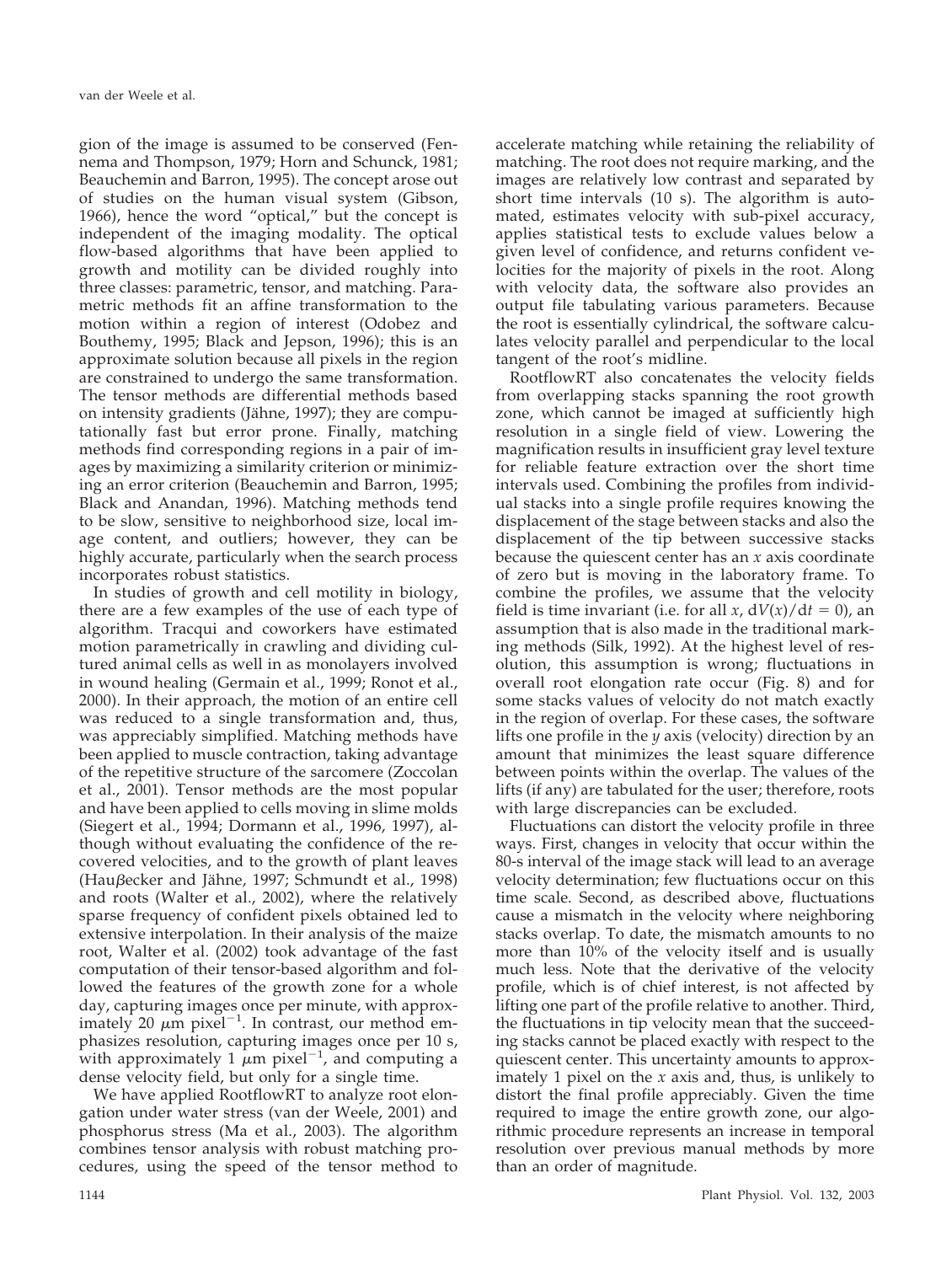### **A New "Old" View of Growth in the Root**

For many years, the profile of velocity in the root growth zone has been estimated by marking experiments and widely accepted to be a smooth curve, resembling a sigmoid (Goodwin and Stepka, 1945; Erickson and Sax, 1956; Sharp et al., 1988; Mullen et al., 1998). In contrast, the results of our algorithmic determination show a velocity profile that has a considerable linear character, more closely resembling three lines than a sigmoid. The difference in the shape of the velocity profile is unlikely to be explained by different environments because previous marking experiments recovered a sigmoid velocity curve for Arabidopsis roots grown under the same conditions as used here (Beemster and Baskin, 1998), and RootflowRT found abrupt velocity profiles for Arabidopsis roots growing inside the agar medium (Ma et al., 2003). We suggest that the linear velocity profile reflects a nearly instantaneous picture of growth, whereas the sigmoid presents an average picture, possibly compromised by measurement error or undersampling.

Marking experiments are intrinsically error prone because they rely on subjective and manual measurements, and they are limited by the number of marks that can be applied to the root, typically around 10 per growth zone, in contrast to the data at every pixel obtained with RootflowRT (thousands of pixels per growth zone). Most previous publications show velocity profiles averaged for a group of roots and, therefore, would smooth out abrupt behavior. To obtain measurable displacements, marking experiments typically use imaging intervals between 15 and 60 min, compared with the 80 s per stack used here. Marks moving through an abrupt transition will yield an average velocity for before and after the transition. Furthermore, if either the position of a transition or the magnitude of the relative elongation rate fluctuated during the imaging interval, then the measured displacements would also reflect average behavior. Fluctuations in overall elongation rate occur in the Arabidopsis root (Fig. 8) and appear to be widespread among plant organs (Kristie and Jolliffe, 1986; Jiang and Staude, 1989; Liptay et al., 1995; Degli Agosti et al., 1997; Walter et al., 2002), although their cause on a cellular level is not known. The fluctuations typically have periods around 30 to 60 min and, thus, are too slow to greatly affect the results from the imaging interval of 80 s used here but would affect results from the longer intervals used in marking experiments.

Our interpretation that the instantaneous velocity field has quite linear regions is supported directly in the classic paper of Erickson and Sax (1956). Their velocity profile of the maize root has been widely reproduced and is a sigmoid curve (Fig. 9A); this curve reflects the average profile of 10 roots, with data for each root averaged over four to six measured time points. However, they also published raw data

for one root, showing velocity profiles that result from single measurements at successive times (Fig. 9B). In contrast to the sigmoid curve for the average, the profiles for the raw data have a phase of gradually increasing velocity at the tip and one of steeply increasing velocity further back, with a distinct transition region between the two phases.

Amazingly, the method used by Erickson and Sax is in essence an analog version of the digital image processing used here. They marked a root densely by dipping it in lampblack and then photographed the longitudinal axis of the root through a narrow rectangular aperture onto film while the film moved continuously. This caused the mark images to leave streaks on the film, with the angle of the streak to the horizontal being proportional to the velocity of movement. The streaks are lines of (roughly) constant intensity and, therefore, are an analog of the structure tensor. In fact, streak photography was designed by Erickson explicitly to reach as "elemental" and "instantaneous" a level as possible, and he appears to have succeeded.

That the root growth zone has a velocity profile with linear phases separated by an abrupt transition



**Figure 9.** Figures redrawn from Erickson and Sax (1956) showing the velocity profile for maize roots measured using streak photography. A, (Fig. 4), Average data for 10 roots,  $\pm 95\%$  confidence interval. B, (Fig. 3), Raw data measured at four different times from a single root and the mean of the four measurements. Curves are displaced for clarity. The *y* axis is calibrated in protractor units (actually tangents of the angles made by the streaks), which are proportional to velocity. Solid lines were obtained by numerical smoothing.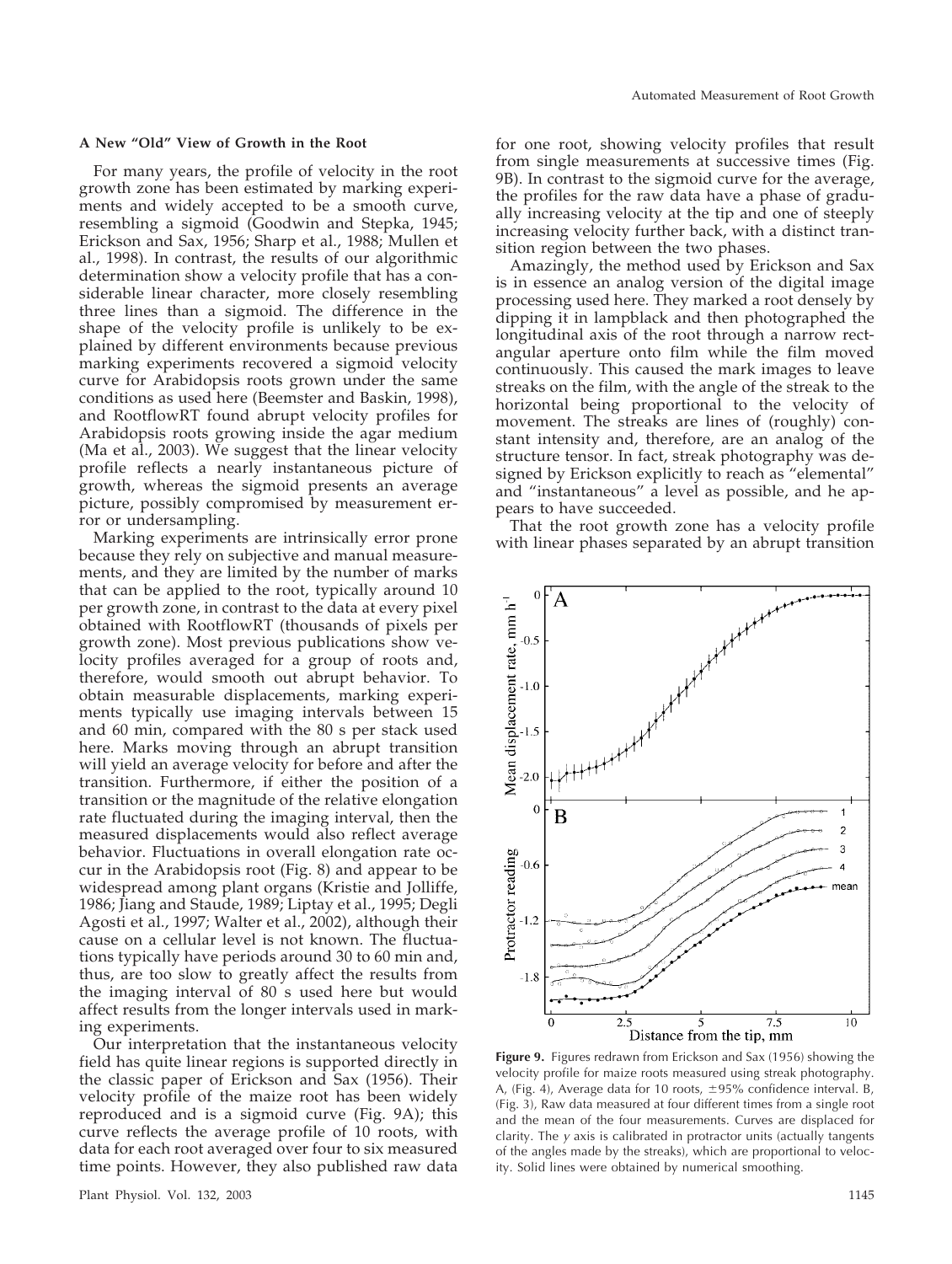is supported by other data. A pioneering paper by Brumfield (1942) on timothy reported a roughly constant rate of relative elongation in the zone of elongation, and early work by Hejnowicz (1959) for wheat (*Triticum aestivum*) reported roughly constant relative elongation rate across the meristem. Ivanov and Maximov (1999) reanalyzed the profile of metaxylem cell length in maize roots and concluded that relative elongation rate accelerates abruptly at the base of the meristem; in addition, they discuss indirect evidence supporting the idea that relative elongation rate is essentially constant across the meristem. Most recently, the spatial profiles of growth in the maize root obtained by tensor-based image processing, although not spanning the meristem, show a strikingly steep increase in relative elongation rate at the start of the elongation zone (Walter et al., 2002), similar to the results shown here.

To the extent that the sigmoid curve reflects averaging out real phenomena such as growth fluctuations, these curves may be appropriate for understanding processes taking place in the growth zone over hours to days, such as cell division (Sacks et al., 1997; Beemster and Baskin, 1998), nutrient partitioning (Muller et al., 1998), or osmotic adjustment (Sharp et al., 1990); but for understanding the mechanism of expansion and its regulation, the sigmoid curve may be misleading.

The importance of the shape of the velocity curve lies in the implications for relative expansion rate, which is the derivative of the velocity profile. Relative elongation rate, technically a strain rate, reflects the deformation of the underlying cell wall and, thus, is the appropriate parameter for characterizing the mechanism of growth on the cellular or subcellular scale. A smooth, sigmoid-like velocity curve gives rise to a profile of relative elongation rate that is bell shaped, implying that relative elongation rate changes continuously as a cell traverses the growth zone (Erickson, 1976), whereas a velocity profile with linear phases give rise to a "step stool" derivative, implying that relative elongation rate is essentially constant within the meristem and also constant, albeit greater, in the elongation zone (Fig. 4). It is difficult to envisage the regulatory machinery needed to generate a bellshaped variation in relative elongation rate; in contrast, the root can generate a step stool profile by regulating two rates of relative elongation (height of the steps) and two positions where growth rate changes (width of the steps). Deviation from perfect steps would occur to the extent that the transitions take a finite time to execute, and relative elongation cannot be maintained constant exactly (van der Weele, 2001; Walter et al., 2002; Ma et al., 2003).

## **The Idea of a Constant Relative Elongation Rate Is Particularly Appealing for the Meristem**

Whatever its character, the profile of relative elongation rate must equal the profile of cell division rate because congruence of these profiles is necessary to maintain a constant cell length (per cell file) as observed (Green, 1976; Ivanov et al., 2002). The bellshaped profiles have relative elongation rate increasing continuously across the meristem, implying that cell division rate increases in parallel. Although there is some uncertainty about the profile of cell division rate across the meristem, to our knowledge no one has reported that it increases steadily, and much evidence indicates that it is constant, apart from the quiescent center (Baskin, 2000). Constancy of cell division rate implies consistency in the underlying cell cycle engine, and a balancing relative elongation rate provides further consistency for the activities of the meristem. Our finding that relative elongation rate tends to be constant across the meristem suggests that division parameters and elongation parameters are regulated uniformly.

With our algorithm, we are zeroing in on the truly instantaneous growth behavior of the root: the growth zone comprises two zones, each with more or less uniform relative elongation, separated by a relatively abrupt transition. Future studies can now determine how these zones are maintained and modified in response to the environment and how they correspond to other processes in the root that are delimited spatially, such as cell division and differentiation.

## **MATERIALS AND METHODS**

#### **Plant Growth**

Seeds of Arabidopsis Columbia, timothy (*Phleum pretense*), tomato (*Lycopersicon lycopersicum* Mill. var. Roma VFN), lettuce (*Lactuca sativa* L. var. Black Seeded Simpson), and alyssum (*Aurinia saxatilis* L. Desv. var. Gold Dust), the latter three obtained from a local supermarket, were surface sterilized and germinated on agar-solidified nutrient solution in 9-cm petri dishes as described previously for Arabidopsis (Baskin and Wilson, 1997). Sucrose concentration in the media was 2% (w/v) for tomato and lettuce, 0.5% (w/v) for Arabidopsis, and 0% (w/v) for timothy. Plates were put vertical in a growth chamber with constant conditions (19°C, 200  $\mu \mathrm{mol\ m}^{-2}$  $s^{-1}$ ) permitting roots to grow along the surface of the agar.

#### **Imaging**

A petri dish was placed on the stage of a horizontal compound microscope so the plants remained vertical. Images were taken through the lid of the petri dish to prevent evaporation of the water film around the root and consequent movement of the root. To accommodate for the focal length of the objective, a dimple lid was constructed. Light from the built-in microscope lamp (12-V halogen bulb) was passed through either yellow acrylic (Plexiglas J2208, Cope Plastic, St. Louis) for broad-band yellow light or glass (Schott RG-9, Bes Optics, West Warwick, RI) for infrared light. Roots were imaged with a  $10\times$  objective and a CCD camera (C2400, Hamamatsu Co., Hamamatsu, Japan) with the infrared cutoff filter removed and coupled to the microscope with either a  $5\times$  or  $2.5\times$  intermediate tube lens. A time stamp was placed on the image with a time date generator. Images were captured on an Apple Macintosh G3 (Apple Computer, Cupertino, CA) equipped with a frame grabber board (Scion LG-3) and the image analysis program Scion Image (www.Scioncorp.com, Scion Image, Frederick, MD). Each frame is  $640 \times 480$  pixels in size, with 0.8 to 1.5  $\mu$ m pixel<sup>-1</sup>, depending on the tube lens.

For tip tracking, the tip was placed in the field of view and images taken every 5 or 10 s for a total of up to 200 images. For spatial analysis, a series of stacks were obtained, spanning the growth zone and including nongrowing regions of the root. Each stack has nine images, with the time interval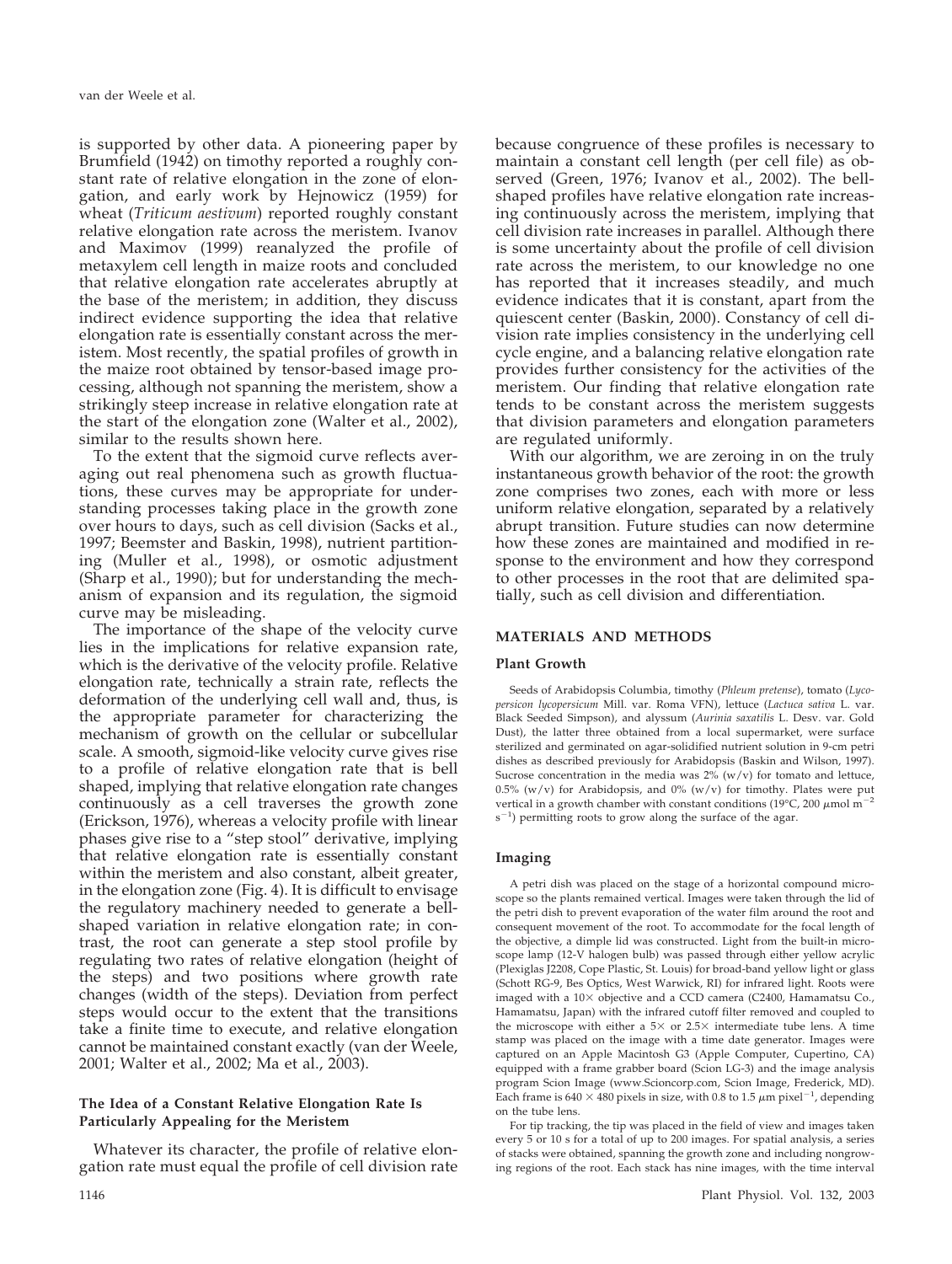chosen by the user (usually 10 s). The algorithm references the calculated velocity to the time of frame five, being at the center of the stack.

To concatenate the velocity output from the single stacks into a single profile, one must determine the amount of movement of the stage between the positions used to obtain each stack. Initially, this movement was determined by collecting, for each stack, a background image of the agar surface that had been marked to enable the backgrounds to be registered. As marks, good results were obtained with graphite particles or cornstarch, although care had to be taken to avoid disturbing the root. Disturbing the root could be avoided by incorporating inert, latex beads into the agar, but this required focusing into the agar and resulted in successive background images being captured at different focal planes. Because capturing a background image lengthened the time required to image the growth zone, we obtained an electro-optical position transducer (Inchworm; Burleigh Instruments, Fishers, NY), and built a cradle for the microscope stand that allowed the inchworm to engage the stage controller in the vertical direction. The inchworm moves the stage in preset increments, accurate to  $\pm 1 \mu$ m, and in this way the stage movement between stacks could be accounted for absolutely without recourse to background images. The software accepts either method for concatenation.

In addition to accounting for the movement of the stage, one must also account for the movement of the tip. For frame five of the tip stack, the user enters the coordinates of the quiescent center (in Arabidopsis, the quiescent center contains four cells, and its position is determined with reference to the columella, detectable because its abundant amyloplasts scatter light and give rise to dark bands running across the tissue—the absolute tip of the root could also be entered). The position of the quiescent center is taken as  $x = 0$  for the velocity profile. The velocity at this region is multiplied by the time between center frames to obtain the tip displacement between a pair of stacks, and the output from each is adjusted accordingly.

Source code for RootflowRT is available for downloading from the corresponding author. Both spatial and tip-tracking versions are available. At present, the code compiles and runs under Unix and Windows operating systems with development done primarily on SGI MIPS Irix (Silicon Graphics, Mountain View, CA) and HP Intel P4 computers (Hewlett Packard, Palo Alto, CA).

#### **Regression**

The velocity profiles were fitted either with overlapping second degree polynomials as described by Beemster and Baskin (1998) or with a threepiece linear regression using the nonlinear regression module in Statistica (Statsoft Inc., Tulsa, OK). Least mean square regressions were calculated with the following model:

 $y=b+s_1x+s_2(x-bp_1)(x>bp_1)+s_3(x-bp_2)(x>bp_2)$ 

in which *y* is the predicted value, *x* is the distance from the quiescent center, b is the *y* intercept,  $bp_1$  and  $bp_2$  are the values of *x* at which breakpoints in the regression occur, and  $s_1$ ,  $s_2$ , and  $s_3$  are coefficients of regression. The coefficients give the slopes of the three respective pieces, with  $s_1$  for the first slope,  $s_1 + s_2$  for the second slope, and  $s_1 + s_2 + s_3$  for the third. The expressions  $x > bp_1$  and  $x > bp_2$  are logical multipliers: If true, it will evaluate to 1 and if false to 0. The six parameters (b,  $s_1$ ,  $s_2$ ,  $s_3$ ,  $bp_1$ , and  $bp_2$ ) were estimated in the independent variable *x* (distance along the root) with the quasi-Newton method. Convergence was robust provided that suitable initial values were chosen.

#### **ACKNOWLEDGMENTS**

We gratefully acknowledge Dr. Michael Keller for his help on statistics, and we thank Jan Judy-March for flawless technical assistance and Mayandi Sivaguru for the data shown in Figure 8. K.K.P. worked on this project as part of his senior year curriculum at David Hickman High School (Columbia, MO).

Received January 30, 2003; returned for revision February 25, 2003; accepted March 23, 2003.

#### **LITERATURE CITED**

**Barron JL, Liptay A** (1994) Optical flow to measure minute increments in plant growth. Bioimaging **2:** 57–61

- **Barron JL, Liptay A** (1997) Measuring 3-D plant growth using optical flow. Bioimaging **5:** 82–86
- **Baskin TI** (2000) On the constancy of cell division rate in the root meristem. Plant Mol Biol **43:** 545–554
- **Baskin TI, Wilson JE** (1997) Inhibitors of protein kinases and phosphatases alter root morphology and disorganize cortical microtubules. Plant Physiol **113:** 493–502
- **Beauchemin SS, Barron JL** (1995) The computation of optical flow. ACM Comput Surv **27:** 433–467
- **Beemster GTS, Baskin TI** (1998) Analysis of cell division and elongation underlying the developmental acceleration of root growth in *Arabidopsis thaliana*. Plant Physiol **116:** 1515–1526
- **Black MJ, Anandan P** (1996) The robust estimation of multiple motions: parametric and piece-wise smooth flow fields. Comput Vision Image Understanding **63:** 75–104
- **Black M, Jepson AD** (1996) Estimating optical flow in segmented images using variable-order parametric models with local deformations. IEEE Trans Pattern Anal Machine Intell **18:** 972–986
- **Black MJ, Rangarajan A** (1996) On the unification of line processes, outlier rejection, and robust statistics with applications in early vision. Int J Computer Vision **19:** 57–91
- **Brumfield RT** (1942) Cell growth and division in living root meristems. Am J Bot **29:** 533–543
- **Degli Agosti R, Jouve L, Greppin H** (1997) Computer-assisted measurements of plant growth with linear variable differential transformer (LVDT) sensors. Arch Sci Gene`ve **50:** 233–244
- **Dormann D, Siegert F, Weijer CJ** (1996) Analysis of cell movement during the culmination phase of dictyostelium movement. Development **122:** 761–769
- **Dormann D, Weijer C, Siegert F** (1997) Twisted scroll waves organize *Dictyostelium mucoroides* slugs. J Cell Sci **110:** 1831–1837
- **Erickson RO** (1976) Modeling of plant growth. Ann Rev Plant Physiol **27:** 407–434
- **Erickson RO, Sax K** (1956) Elemental growth rate of the primary root of *Zea mays*. Proc Am Philos Soc **100:** 487–498
- Farnebäck G (2000) Fast and accurate motion estimation using orientation tensors and parametric motion models. *In* A Sanfelieu, ed, Proceedings of the 15th International Conference on Pattern Recognition, Barcelona, Spain, Vol 1. IEEE Computational Society, Los Alamitos, CA, pp 135–139
- **Fennema C, Thompson W** (1979) Velocity determination in scenes containing several moving objects. Comput Graphics Image Proc **9:** 301–315
- **Fox MD, Puffer** (1976) Analysis of transient plant movements by holographic interferometry. Nature **261:** 488–490
- **Frensch J** (1997) Primary responses of root and leaf elongation to water deficits in the atmosphere and soil solution. J Exp Bot **48:** 985–999
- **Germain F, Doisy A, Ronot X, Tracqui P** (1999) Characterization of cell deformation and migration using a parametric estimation of image motion. IEEE Trans Biomed Eng **46:** 584–599
- **Gibson J** (1966) The Senses Considered as Perceptual Systems. Houghton Mifflin, Boston
- **Goodwin RH, Stepka W** (1945) Growth and differentiation in the root tip of *Phleum pratense*. Am J Bot **32:** 36–46
- **Green PB** (1976) Growth and cell pattern formation on an axis: critique of concepts, terminology and modes of study. Bot Gaz **137:** 187–202
- Haußecker H, Jähne B (1997) A tensor approach for precise computation of dense displacement vector fields. *In* A Sanfelieu, ed, Proceedings of the Mustererkennung DAGM Symposium. Springer, Germany, Braunschweig, pp 199–208
- **Hejnowicz Z** (1959) Growth and cell division in the apical meristem of wheat roots. Physiol Plant **12:** 124–138
- **Horn BKP, Schunck BG** (1981) Determining optical flow. Art Intel **17:** 185–204
- **Hsiao TC, Acevedo E, Henderson DW** (1970). Maize leaf elongation: continuous measurements and the dependence on plant water status. Science **168:** 590–591
- **Ishikawa H, Hasenstein KH, Evans ML** (1991) Computer-based video digitizer analysis of surface extension in maize roots. Planta **183:** 381–390
- **Ivanov VB, Dobroahaev AE, Baskin TI** (2002) What the distribution of cell lengths in the root meristem does, and does not, reveal about cell division. J Plant Growth Regul **21:** 60–67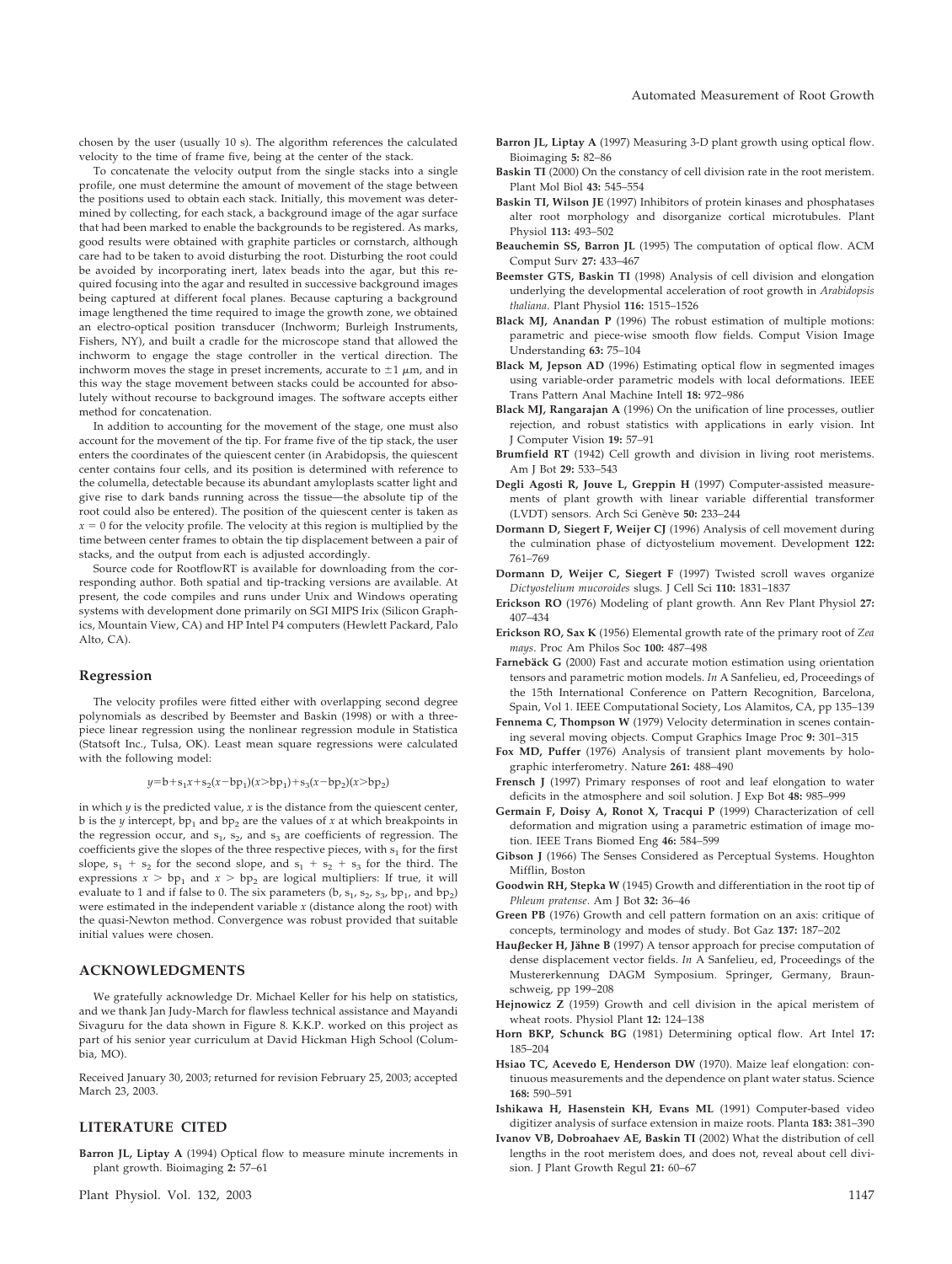- **Ivanov VB, Maximov VN** (1999) The change in the relative rate of cell elongation along the root meristem and the apical region of the elongation zone. Russ J Plant Physiol **46:** 73–82
- Jähne B (1997) Motion. *In* Digital Image Processing, Ed 4. Springer, Berlin, pp 395–450
- **Jiang H, Palaniappan K, Baskin TI** (2003) A combined matching and tensor method to obtain high fidelity velocity fields from image sequences of the non-rigid motion of plant root growth. *In* MH Hamza, ed, IASTED International Conference on Biomedical Engineering, BioMED 2003, Acta Press, Calgary, Canada (in press)
- **Jiang Z, Staude W** (1989) An interferometric method for plant growth measurements. J Exp Bot **40:** 1169–1173
- **Kristie DN, Jolliffe PA** (1986) High resolution studies of growth oscillations during stem elongation. Can J Bot **64:** 2399–2405
- **Liptay A, Barron JL, Jewett T, van Wesenbeeck I** (1995) Oscillations in corn seedling growth as measured by optical flow. J Am Soc Hortic Sci **120:** 379–385
- **Ma Z, Baskin TI, Brown KM, Lynch JP** (2003) Regulation of root elongation under phosphorus stress involves changes in ethylene responsiveness. Plant Physiol **131:** 1381–1390
- **Metaxas D, Terzopoulos D** (1993) Shape and nonrigid motion estimation through physics-based synthesis. IEEE Trans Pattern Anal Mach Intel **15:** 580–591
- **Mullen JL, Ishikawa H, Evans ML** (1998) Analysis of changes in relative elemental growth rate patterns in the elongation zone of Arabidopsis roots upon gravistimulation. Planta **206:** 598–603
- **Muller B, Stosser M, Tardieu F** (1998) Spatial distribution of tissue expansion and cell division rates are related to irradiance and to sugar content in the growing zone of maize roots. Plant Cell Environ **21:** 149–158
- **Nagel HH** (2000) Image sequence evaluation: 30 years and still going strong. *In* 15th IEEE International Conference on Pattern Recognition, Vol 1. Computer Vision and Image Analysis. IEEE, Los Alamitos, CA, pp 149–158
- **Odobez JM, Bouthemy P** (1995) Robust multiresolution estimation of parametric motion models. J Visual Commun Image Represent **6:** 348–365
- **Ronot X, Doisy A, Tracqui P** (2000) Quantitative study of dynamic behavior of cell monolayers during in vitro wound healing by optical flow analysis. Cytometry **41:** 19–30
- **Sacks MM, Silk WK, Burman P** (1997) Effect of water stress on cortical cell division rates within the apical meristem of primary roots of maize. Plant Physiol **114:** 519–527
- **Schmundt D, Stitt M, Jähne B, Schurr U** (1998) Quantitative analysis of the local rates of growth of dicot leaves at high temporal and spatial resolution, using image sequence analysis. Plant J **16:** 505–514
- **Shapiro L, Stockman GC** (2001) Computer Vision. Prentice-Hall, Englewood Cliffs, NJ
- **Sharp RE, Hsiao TC, Silk WK** (1990) Growth of the maize primary root at low water potentials: II. Role of growth and deposition of hexose and potassium in osmotic adjustment. Plant Physiol **93:** 1337–1346
- **Sharp RE, Silk WK, Hsiao TC** (1988) Growth of maize primary root at low water potentials: I. Spatial distribution of expansive growth. Plant Physiol **87:** 50–57
- **Siegert F, Weijer CJ, Nomura A, Miike H** (1994) A gradient method for the quantitative analysis of cell movement and tissue flow and its application to the analysis of multicellular dictyostelium development. J Cell Sci **107:** 97–104

**Silk WK** (1992) Steady form from changing cells. Int J Plant Sci 153: S49–S58 **van der Weele CM** (2001) Cell production, expansion, and the role of auxin in the response of the root of *Arabidopsis thaliana* exposed to water deficit. PhD thesis. University of Missouri, Columbia

- **Vedula S, Baker S, Seitz S, Kanade T** (2000) Shape and motion carving in 6D. Proc IEEE Computer Vision Pattern Recognition **2:** 592–598
- **Walter A, Spies H, Terjung S, Ku¨ sters R, Kirchgener N, Schurr U** (2002) Spatio-temporal dynamics of expansion growth in roots: automatic quantification of diurnal course and temperature response by digital image sequence processing. J Exp Bot **53:** 689–698
- **Zhou L, Kambhamettu C, Goldgof DB, Palaniappan K, Hasler AF** (2001) Tracking nonrigid motion and structure from 2D satellite cloud images without correspondences. IEEE Trans Pattern Anal Machine Intel **23:** 1330–1336
- **Zhuang X, Palaniappan K, Haralick RM** (1999) Highly robust statistical methods based on minimum-error Bayesian classification. *In* CW Chen, Y-Q Zhang, eds, Visual Information Representation, Communication and Image Processing, Optical Engineering Series 64. Marcel-Dekker, New York, pp 415–430
- **Zoccolan D, Giachetti A, Torre V** (2001) The use of optical flow to characterize muscle contraction. J Neurosci Methods **110:** 65–80